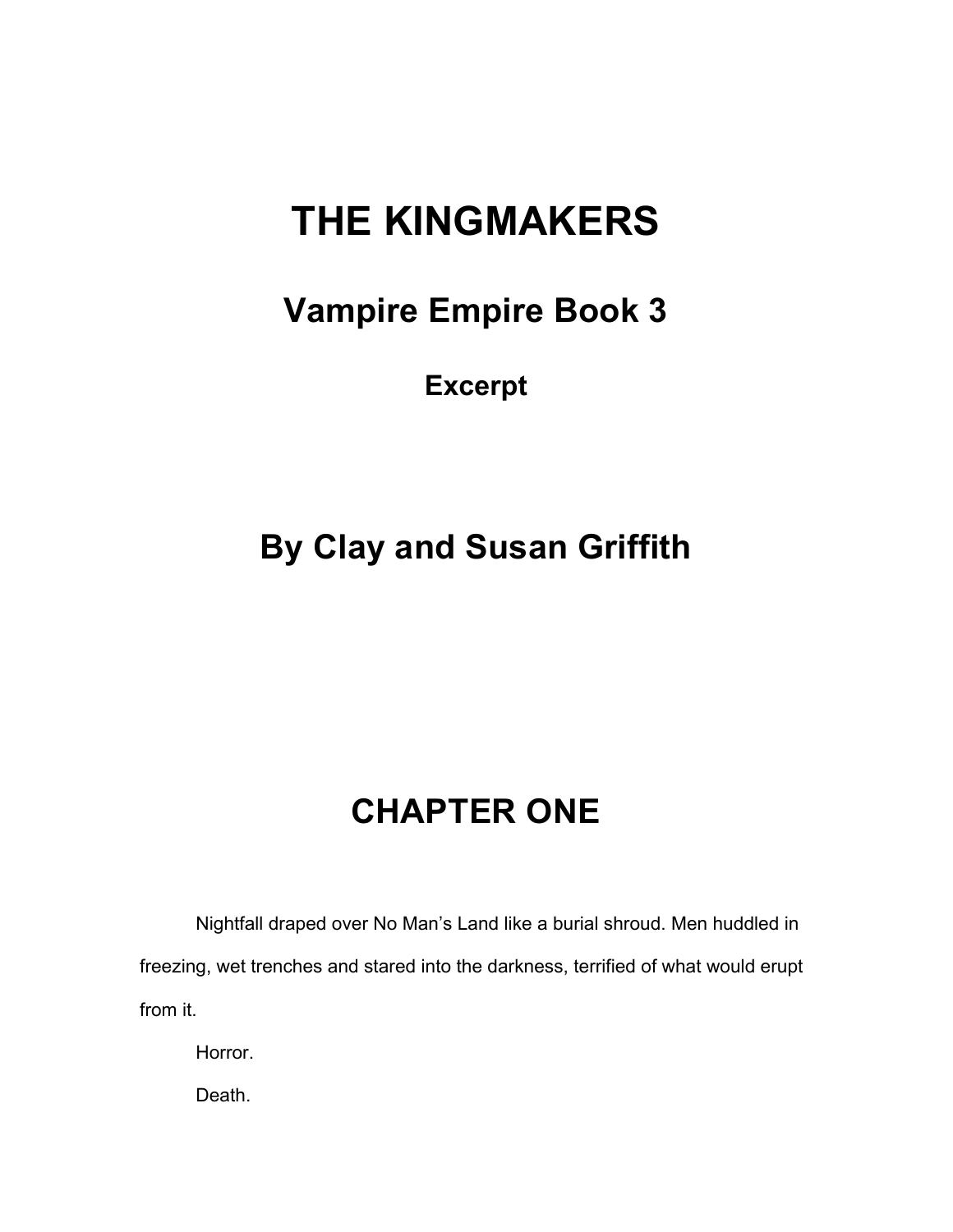Vampires.

Elbows and rifles rested on the ever-crumbling dirt banks. They stared across the plain at the vague shape of their distant objective, the town of Grenoble, surrounded on all sides by the moon-white Alps. Frigid rain had flooded the trenches and the tramping of thousands of soldiers' feet churned the ground into ragged mud, now iced over from the freezing temperatures. Extremities were victims of frostbite. Every tenth man was already sick, dying, or dead. The only thing that gave them courage as they huddled and shivered in the black and dirty ice was that a legend stood among them.

Unaffected by the bitter wind blowing through the hand-hewn trenches of dirt and rock, the Greyfriar stood tall and straight, looking into the ebony maw around them. He wore a dark uniform, but from a different age. He sported the short tunic of a Napoleonic Era rifleman with its intricate piping. His grey trousers and high boots spoke of a long-lost dragoon. Over it all, he wore a heavy cloak. His hand rested on the hilt of his rapier. Even though it was the dead of night the Greyfriar wore shaded mirrored glasses and a Bedouin head wrap concealing his features.

He had walked out of the darkness from a solitary patrol, the only one of them brave enough to wander the wasteland alone. He was the Greyfriar, the mysterious swordsman of the north. He was the consort of Empress Adele. And he could hear whispers from the soldiers, about him and about the empress they loved, as he strode the line.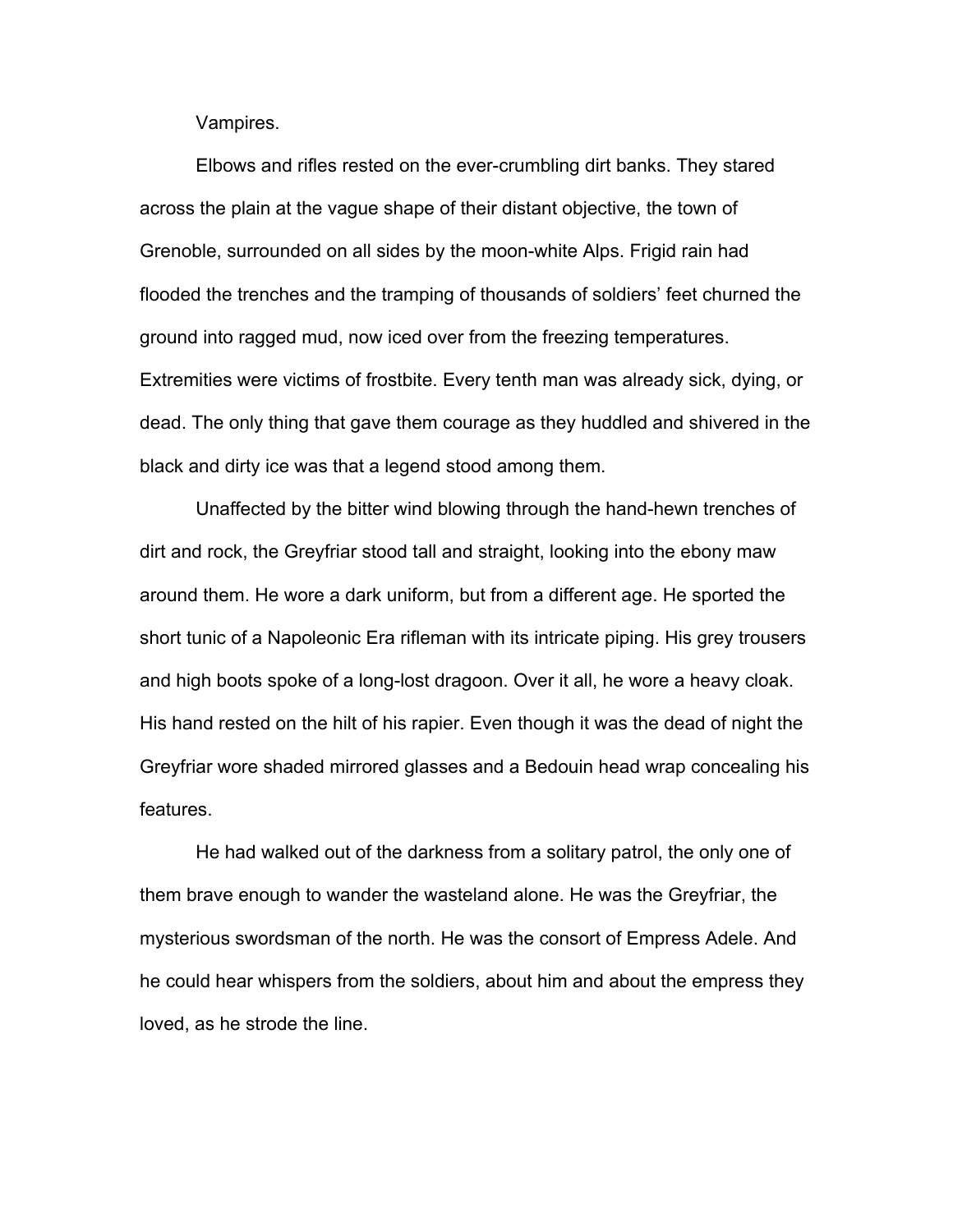Colonel Raheem Roxton weaved through the mass of men and mud until he reached the swordsman's side. The colonel's broad shoulders were hunched and his hands were stiff. His face was streaked with dirt and camouflage paint. "Are you on your way back to command?"

"No, not yet," replied Greyfriar.

"You must enjoy our company then, for I doubt you're lingering here for our moldy rations and rampant dysentery."

"No." His voice was quiet yet insistent. "You are about to be overrun."

Roxton went pale. "What do you mean? You saw them?"

"Yes, they will be here very soon."

The colonel went down the line, yelling for a runner. The men around Greyfriar stared up at him with frightened, blackened faces. The swordsman stood on the firestep, a step cut at the bottom of the trench to allow the men to crest the top. He stared toward the city.

A lone prayer was whispered as a man near Greyfriar pulled out a cross. The men around him made crude comments.

"Give it a rest, Curwood."

"That cross didn't do Matthews any good."

"Maybe you should wrap that round your gun barrel to improve your aim."

Curwood ignored them while the Greyfriar felt discomfort rise from the words and object of faith. This man's belief forced Greyfriar to slip farther down the line. Curwood endured the glares of his fellow soldiers as they assumed even the famous Greyfriar was embarrassed by such trivial superstition in this world of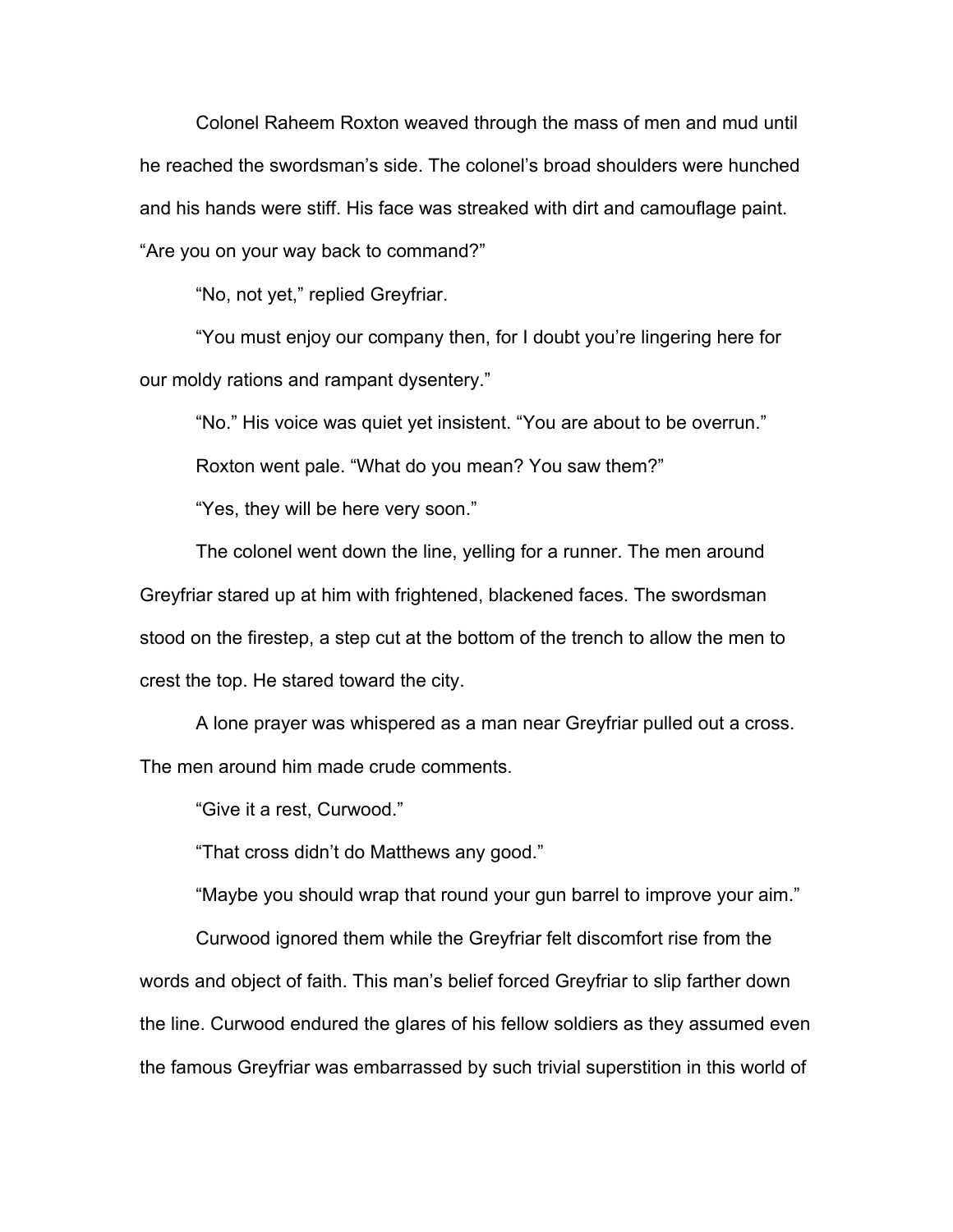steel and steam. Prayer hadn't saved the world when the vampires rose up 150 years ago, so why would it protect a terrified man in battle?

Greyfriar continued to walk down the trench, letting as many men see him as possible. If his presence brought them some semblance of courage, then it was worth the effort before death was upon them.

He stiffened abruptly. Leaping out onto the bank in a single flex of his legs, he landed effortlessly on its lip, ignoring the slick and precarious ice. His gaze was fixated into the pitch black.

Men leaned deeper onto the muddy rim and readied their weapons, straining to see or hear what the Greyfriar had, but everything was silent and still. His dark grey cape fluttered in the wind, billowing out over their heads.

"They are coming," he told them.

The phrase swept down the trench as rifle bolts clacked and tensions rose.

Colonel Roxton climbed out laboriously, slipping and grunting, to stand beside the Greyfriar. "How many?"

"Thousands," the swordsman replied, crossing his arms to draw both a rapier and cutlass from their scabbards with a scraping hiss.

"Are you sure? I can't see a blasted thing!"

"Yes." The rapier pointed above them to the north. "There."

As if on cue, flares lofted into the sky about a mile ahead of them, where a brave patrol was scouting. With each phosphorous burst, the darkness receded and hundreds of black shapes born of nightmares were silhouetted briefly before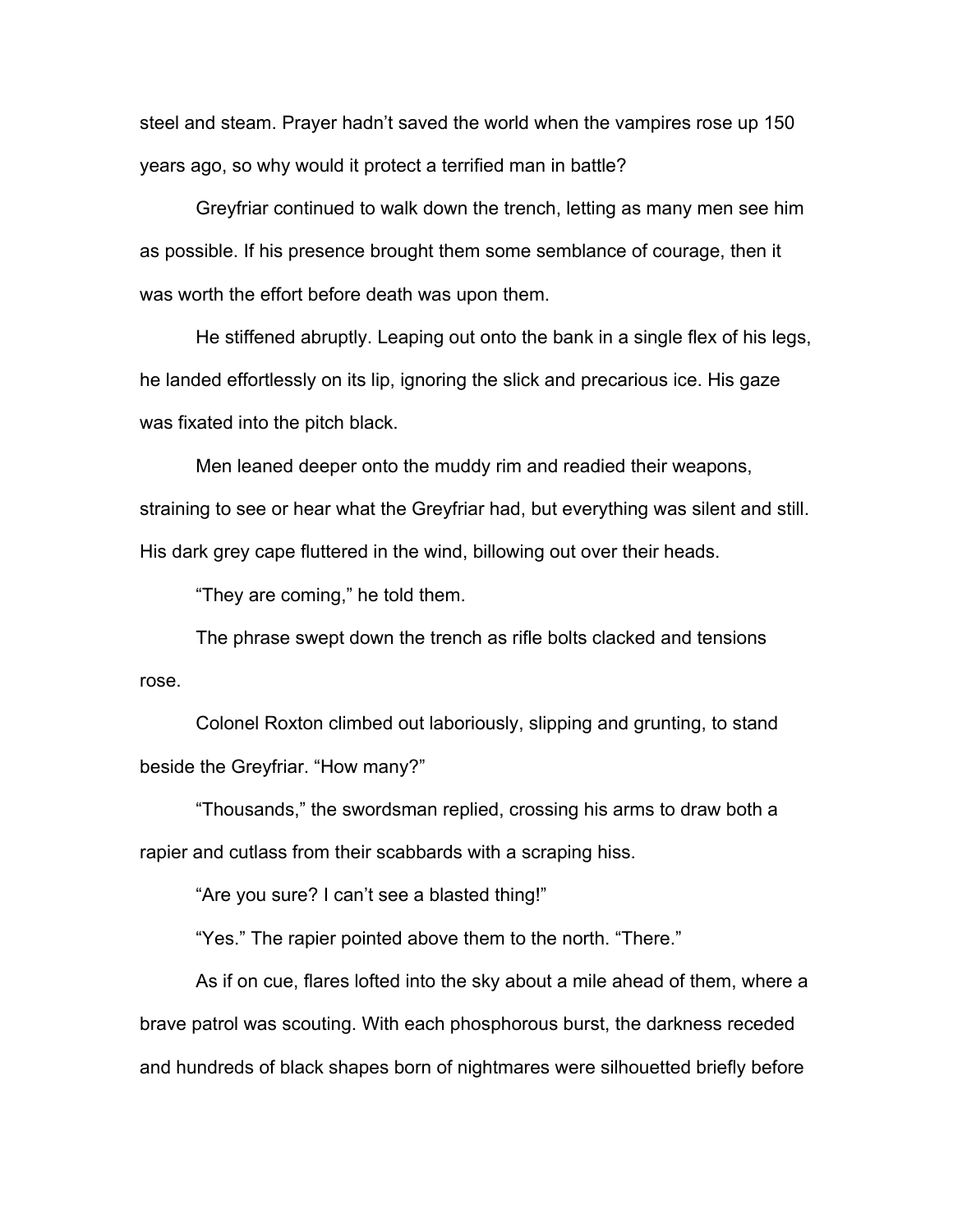the night swallowed them again. There were so many drifting shadows they nearly blotted out the flashes of light. Precious seconds passed before cannons opened up miles to their rear, near command. The boom of the guns vibrated the ground and the soldiers' breastbones. The artillery pounded the sky in a hailstorm of shrapnel, but Greyfriar could see that they had already lost their chance. Most of the vampires were inside the range of the cannons and they would soon be in the trenches, slaughtering with tooth and claw. The big guns couldn't adjust fast enough against such a swift adversary.

Greyfriar turned to Roxton. "Make ready. They're here."

Out of the darkness erupted fanged monsters. A wave of vampires dropped from the sky. Men screamed as they met an enemy that many had only read about but all feared. The screaming was lost in the terrible roaring of the artillery, but it could be seen in the soldiers' faces.

The men fired wildly into the air, but the enemy was already among them and rifles were better used as truncheons. There was a scramble for trench weapons as savage hand-to-hand combat commenced. Bone-crushing maces and spiked clubs lifted and fell, short swords thrust at shapes, but still the troopers were hard pressed to hold back the advancing wave with such crude instruments.

Greyfriar rushed forward, leaping over the trench and into the air. His rapier slashed through pale flesh and limbs. He twisted in midair, landing on the precarious lip of the hollowed-out earth. Claws snagged his cloak, ripping it from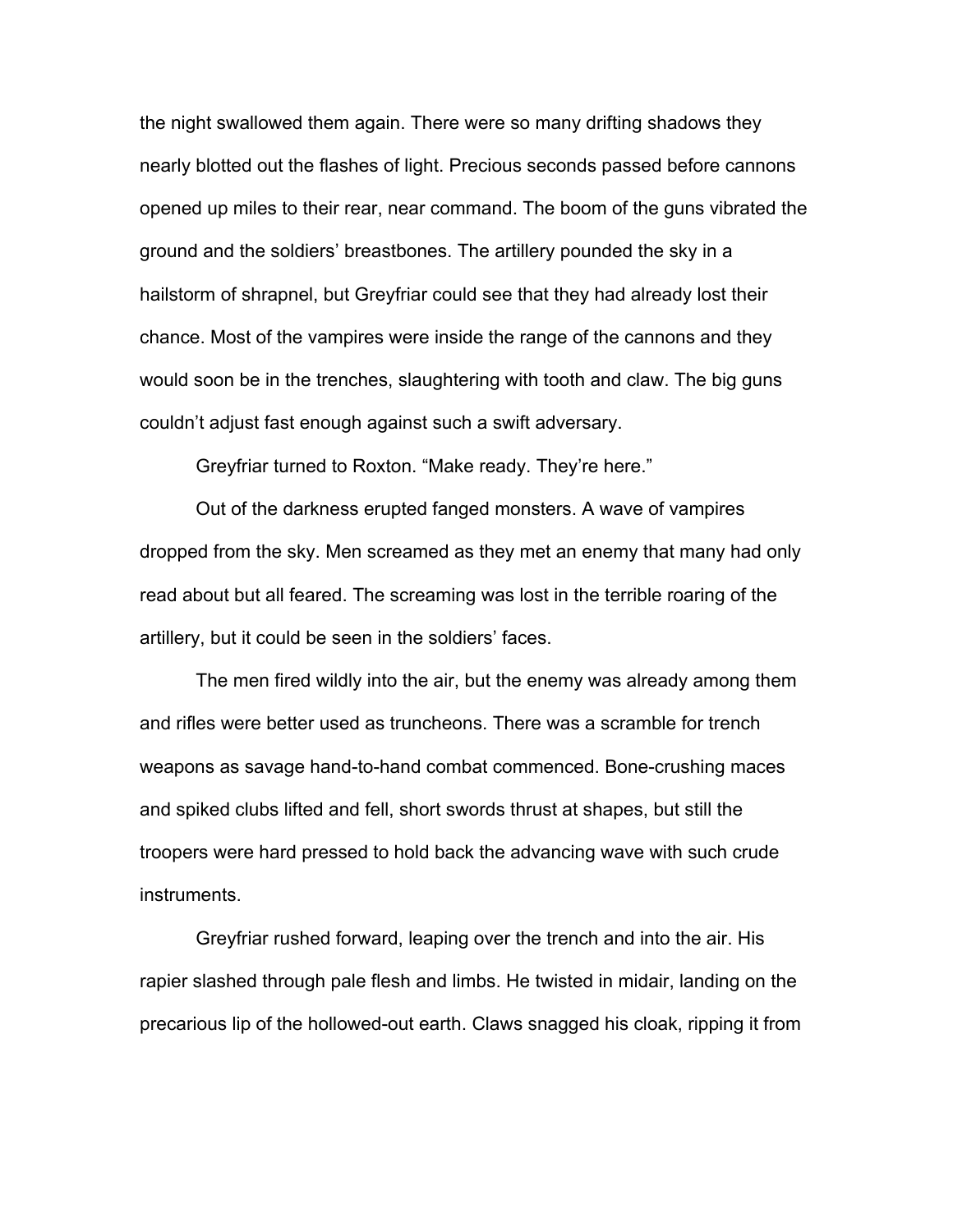his back. He spun and the steel blade sliced through the top of the skull of the nearest vampire. His cloak and the beast dropped to the bloody dirt.

More creatures settled to the ground around him, fast, darting, but his swords were blinding and they tore through the enemy, a blur even to vampire eyes. His blades arced back and forth, both in front and behind. With a graceful spin, he swept his cutlass low and forced the vampires up and back. One vampire dove at a human below him in the trench, and Greyfriar's cutlass struck deep, wedging itself in the vampire's shoulder, preventing the killing stroke, but only just. The vampire turned on him, pulling the cutlass from his hand, its razorsharp claws slicing forward with intent to gut him. Each blow landed on Greyfriar's rapier, and for a moment he struggled against the onslaught. The vampire came at him with its dark power surging hot. Greyfriar matched the enemy's incredible speed. The two combatants battled in a macabre dance.

Then the creature vaulted away, executing an immense leap that brought it onto another soldier. Vicious claws sliced into the human. Greyfriar couldn't save the man as two more vampires challenged him.

A wave of fire boiled so close that Greyfriar was momentarily blinded. He felt claws rip across his hip. The heat from the nearby flamethrower separated Greyfriar from the cadre of vampires circling him, his adversaries consumed by the hot flames. The heat drove him back also, but it only gained him a brief respite.

Four vampires hurtled out of the returning darkness in a calculated rush, two from the air and two from opposite sides. Greyfriar raised a pistol, and the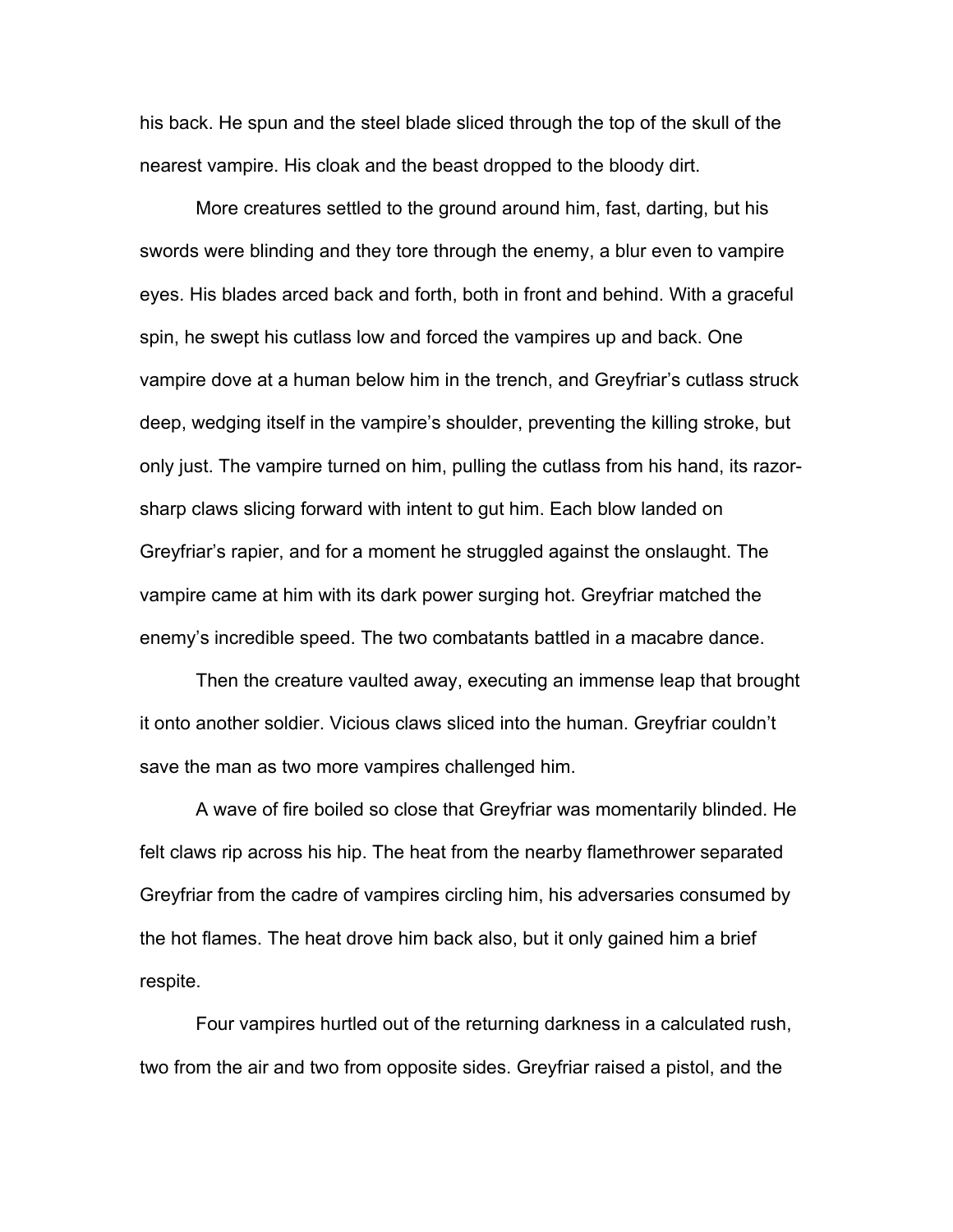crack of the shot split the air. The first vampire was flung back into the dim night, its face gone. Greyfriar ducked under the swipe of the second one and it sped past into the trench, falling upon a human. Greyfriar swore and swung his rapier. It sung as it moved in a wide arc. One vampire pulled its attack at the last minute, but the blade caught the second one across the throat. Red spewed forth, black as ink, and was lost in the mud at their feet. Its clawed hand clutched its weeping throat and it fell to its knees. Greyfriar kicked the dying creature to the ground and raced forward toward the escaping one and drove his sword point into the heart of his enemy, twisting it violently. The vampire convulsed once and then fell face forward as Greyfriar yanked out his weapon.

The smell of blood rose up in his nostrils. It was everywhere.

The first break of day spilled over the crest of the mountain, but there was no cheer from the men. Those still alive fought on, seeing their horrific adversaries now in the thin light of day. The battle was going poorly, but the Equatorians refused to give up. They knew they were trapped.

Greyfriar darted forward to fight with a circle of men trapped outside the trenches. Vampires swarmed the soldiers, who struggled to retreat and re-form their square as comrades dropped. The men's weapons were trained up and out to cover ground and air.

The vampires pulled back, lifting into the sky and floating back toward Grenoble. Humans stood shocked for a moment, and then men slumped to the ground. Some laughed and some wept as soft snowflakes began to fall.